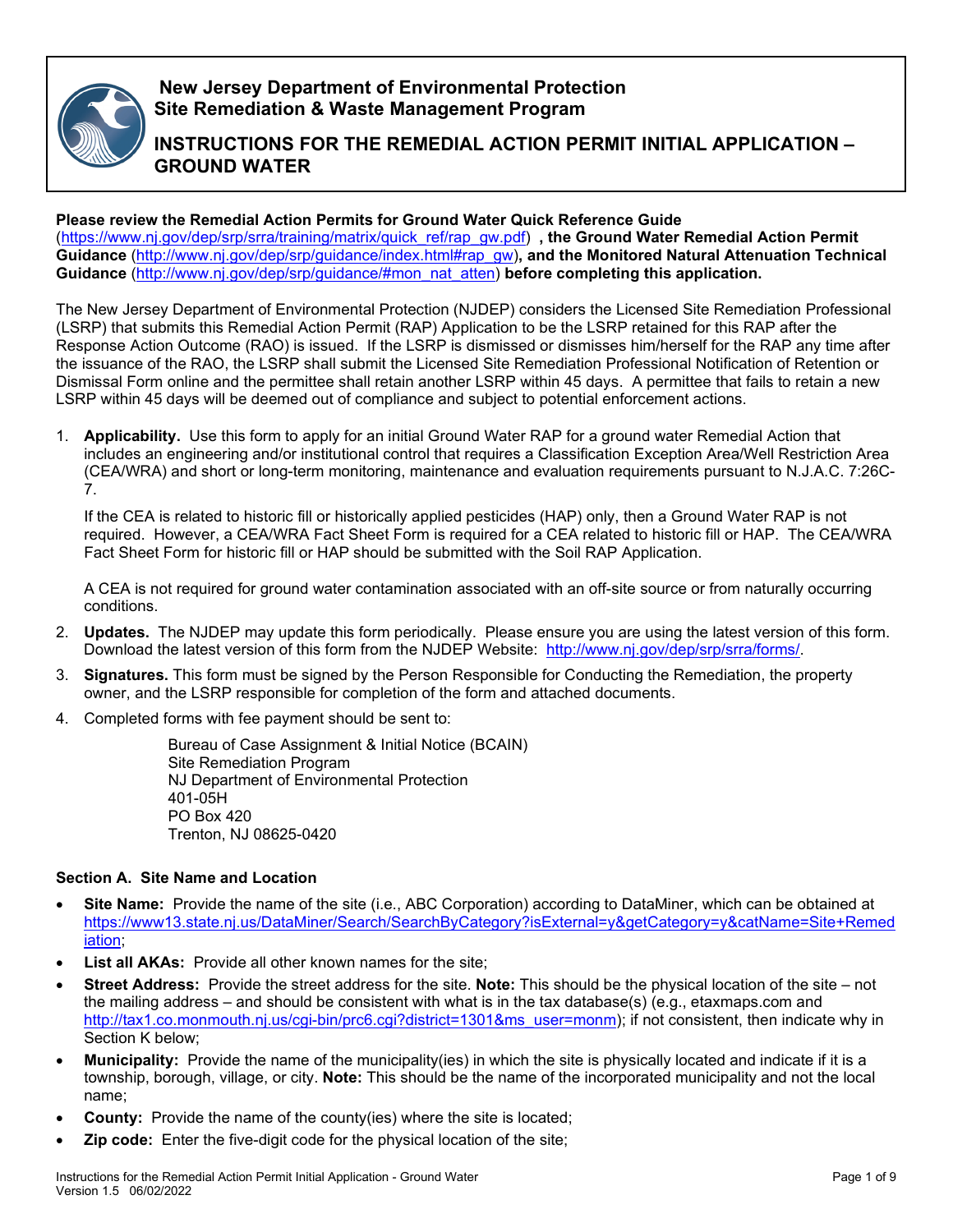- **Program Interest (PI) Number(s):** Provide the PI Number assigned by the NJDEP according to DataMiner (see web link above). If this application is being submitted due to a subdivision of the site, please contact BCAIN prior to permit application in order to determine if new PI Numbers are needed. Contact BCAIN by email to [SRWM\\_NJEMS@dep.nj.gov](mailto:SRWM_NJEMS@dep.nj.gov) and include the following information along with your request: the subdivided lots, tax maps (current and new), owners of each lot, and the newly designated addresses for the subdivided lots;
- **Case Tracking Numbers:** Provide all NJDEP generated site identification numbers (Hotline incident numbers, UST Notice of Intent to Close numbers, ISRA numbers, etc.);
- **Municipal Block(s) and Lot(s):** Provide the municipal block(s) and lot(s) numbers for the site/property (not just the municipal block(s) and lot(s) numbers of the CEA); this should be consistent with what is in the tax database(s) (e.g., etaxmaps.com and [http://tax1.co.monmouth.nj.us/cgi-bin/prc6.cgi?district=1301&ms\\_user=monm\)](http://tax1.co.monmouth.nj.us/cgi-bin/prc6.cgi?district=1301&ms_user=monm); if not consistent, then indicate why in Section K below and provide additional documentation as necessary;
- **Federal Case:** Indicate if the site is a federal case. If "Yes," indicate the case type; check all that apply. Please note that the following Federal Facility case types are ineligible to proceed without the NJDEP's pre-approval: US Department of Energy sites, US Department of Defense sites, Comprehensive Environmental Response, Compensation, and Liability Act (CERCLA) sites (commonly known as NPL/Superfund sites), and Resource Conservation and Recovery Act (RCRA) Government Priority Remedial Action (GPRA) Sites listed at [http://www.epa.gov/epawaste/hazard/correctiveaction/pdfs/2020scc.pdf.](http://www.epa.gov/epawaste/hazard/correctiveaction/pdfs/2020scc.pdf) Additional information regarding the Site Remediation Reform Act (SRRA) implementation process for RCRA, CERCLA and Federal Facility Sites can be found at: [http://www.nj.gov/dep/srp/srra/training/matrix/quick\\_ref/rcra\\_cercla\\_fed\\_facility\\_sites.pdf.](http://www.nj.gov/dep/srp/srra/training/matrix/quick_ref/rcra_cercla_fed_facility_sites.pdf)

If you have any questions, please contact the Bureau of Case Management at 609-633-1455.

## **Section B. Initial Ground Water Remedial Action Permit Application**

- 1. Indicate the reason for the submittal of this Initial Ground Water RAP Application by checking one of the following selections:
	- **To support a Response Action Outcome (RAO)**
	- **To support a Post-No Further Action (NFA)**

This applies for sites that received a NFA letter (must be an attached document) and were required to apply for a GW RAP by May 7, 2014.

**Note:** This permit application will not be processed until all RAP annual fees and the Remedial Action Protectiveness/Biennial Certification fee, including any past due fees, have been paid in full. Please see the Compliance Notice: Post-NFA cases requiring remedial action permits which can be found at: [https://www.nj.gov/dep/srp/enforcement/post\\_nfa\\_compliance\\_notice.pdf.](https://www.nj.gov/dep/srp/enforcement/post_nfa_compliance_notice.pdf)

• **Subdivision of an Existing Ground Water RAP**

For a new permit due to a subdivision of a restricted area (source) already under a Ground Water RAP, indicate if a Ground Water RAP Termination Application was also submitted. If the permit application is for a subdivision, but a Ground Water RAP Termination Application has not been submitted, then check the "No" box and indicate in section K below why it was not submitted. If the permit application is for a subdivision and the restricted area (source) is limited to just one sub-divided parcel, then a Ground Water RAP Modification Application can be submitted. Be advised that the GW RAP remains associated with the parcel(s) from which the discharge(s) occurred.

## • **Other (provide reason (e.g., pursuant to 7:26C-14.3 for chromate chemical production waste))**

2. You must include the appropriate application fee that is indicated on the form and can also be found in the Fee Guidance Document [\(https://www.nj.gov/dep/srp/guidance/fees/\)](https://www.nj.gov/dep/srp/guidance/fees/). Note that the document must be postmarked by June 30 of each fiscal year to apply that year's fee. Documents submitted on or after July 1 of each fiscal year will be required to apply that year's fee. Checks shall be made payable to "Treasurer State of New Jersey." Include your PI Number on your check.

## **Section C. Fee Billing Contact Person**

Complete this section for the fee billing contact person. The Annual Permit Fee Invoice will be mailed to this person.

## **Section D. Person Responsible for Conducting the Remediation – Co-Permittee.**

Complete this section for the Person Responsible for Conducting the Remediation (PRCR). A person's name must be submitted as the contact person, not a title. **All contact information provided in this section should be for the PRCR, not the agent/person with power of attorney to complete/sign this application on behalf of the PRCR. "Care of"**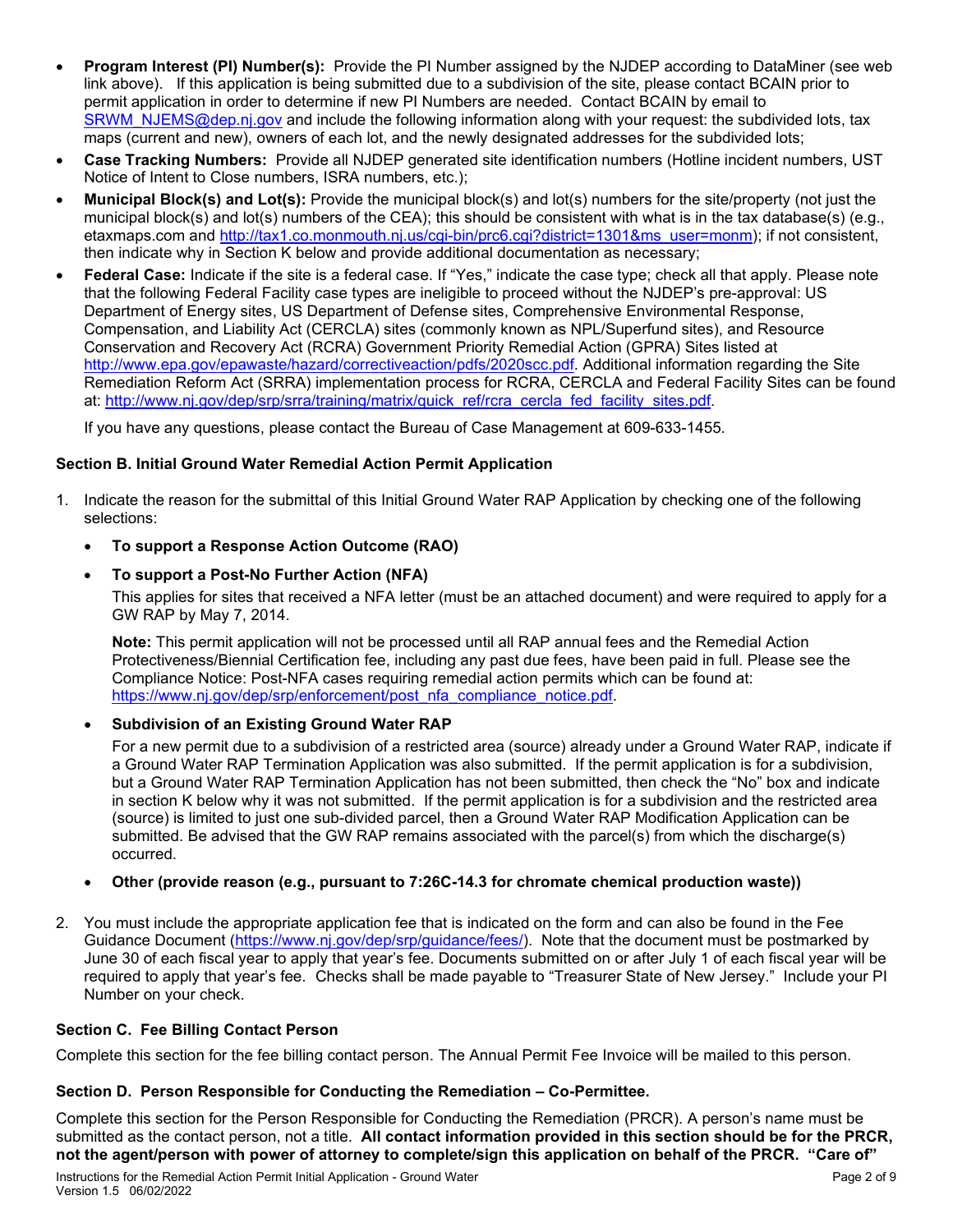**(C/O) is not acceptable unless it is for a special circumstance (e.g., condo association, person requiring special assistance); if this is the case, then explain why in Section K below and provide additional documentation as necessary.** If there is more than one person, complete Addendum A for the additional person(s).

**Note:** For a Post-NFA Case, the PRCR will be the person/entity to whom the NFA Letter is addressed. If a PRCR cannot be found, then document a good faith effort to locate the PRCR who received the NFA letter or RAO; this includes but is not limited to, the use of certified letters, business databases, phone logs, and internet searches. If the PRCR who received the NFA letter or RAO no longer exists, provide appropriate documentation; this includes but is not limited to, bankruptcy court filings (e.g., Notices of Discharge, approved Chapter 11 plans, etc.), and business database printouts. If it is documented that the PRCR is not a viable entity, then the Department will not include that entity as permittee on the Ground Water RAP.

Check the box if this entity will be the "Primary Contact for Permit Compliance" (i.e., will be sampling monitoring wells, submitting Ground Water Remedial Action Protectiveness/Biennial Certification Forms, submitting Ground Water RAP Applications). This box should not be checked off in both Section D and Section E.

## **Section E. Current Owner of the Site – Co-Permittee.**

Complete this section for the current owner of the site; this should be consistent with what is in the tax database(s) (e.g., etaxmaps.com and [http://tax1.co.monmouth.nj.us/cgi-bin/prc6.cgi?district=1301&ms\\_user=monm\)](http://tax1.co.monmouth.nj.us/cgi-bin/prc6.cgi?district=1301&ms_user=monm); if not consistent, then indicate why in Section K below. A person's name must be submitted as the contact person, not a title. **All contact information provided in this section should be for the current owner, not the agent/person with power of attorney to sign this application on behalf of the current owner. "Care of" (C/O) is not acceptable unless it is for a special circumstance (e.g., condo association, person requiring special assistance); if this is the case, then explain why in Section K below and provide additional documentation as necessary.** If there is more than one person, complete Addendum A for the additional person(s).

Check the box if this entity will be the "Primary Contact for Permit Compliance" (i.e., will be sampling monitoring wells, submitting Ground Water Remedial Action Protectiveness/Biennial Certification Forms, submitting Ground Water RAP Applications). This box should not be checked off in both Section D and Section E.

#### **Section F. Attached Documents**

All electronic copies should be provided in Adobe PDF file format on a compact disc (CD) except the Ground Water Monitoring Plan, which should be provided in MS Excel file format on a CD. All the documents required below can be combined into a single Adobe PDF file on the CD with the exception of the Ground Water Monitoring Plan, which should be provided in MS Excel file format on the CD.

If this is being submitted as a result of a subdivision, then it is not necessary to submit the Remedial Action Report (RAR), the ground water contour maps, and the table summarizing the monitoring well construction details. If other items listed below are not included in your application, then indicate the reason(s) in Section K below.

Attach the following documents with the Initial Ground Water RAP Application:

- Electronic copy of the completed Initial Ground Water RAP Application using the current form on the NJDEP Website [\(http://www.nj.gov/dep/srp/srra/forms/\)](http://www.nj.gov/dep/srp/srra/forms/).
- The RAR should be submitted through the online portal unless this application is related to a Post-NFA case. Provide the Licensed Site Document (LSD) Activity Number for the RAR online submission; this information can be found on the Acknowledgement Letter received after the completion of the online service. For Post-NFA Cases, submit a CD with an electronic copy of the RAR and any other pertinent reports/letters (e.g., Remedial Action Workplan (RAW) Approval Letters) on it.

**Note:** In addition to the items listed here in this Section, the RAR should also include a summary of the ground water sampling results by monitoring well in tabular format, including all historical ground water sampling data for the site and any secondary and tertiary lines of evidence to support any Monitored Natural Attenuation (MNA) proposal; the field sampling sheets for at least the four ground water sampling events at the site; and the laboratory data packages for the ground water sampling events not previously provided in a key document online submission (i.e., Remedial Investigation Report).

- Electronic copy of a map or indicate on the form the location in the RAR (*Section #s/Figure #s)* of the map(s) showing area of concern/source and showing and/or explaining horizontal and vertical delineation of the ground water contamination.
- Electronic copy of ground water contour maps for at least the last four ground water sampling events or the location in the RAR with these maps.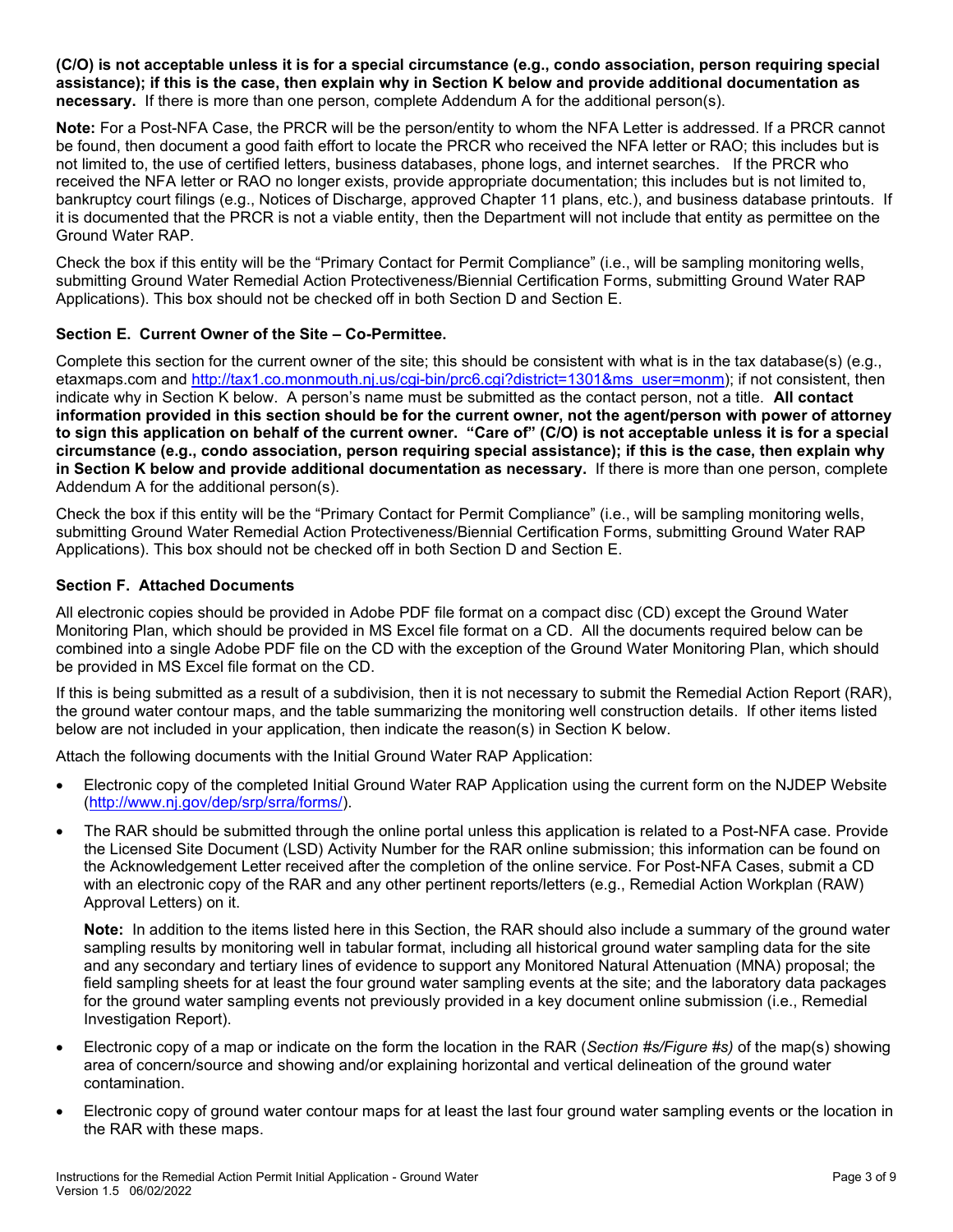- Electronic copy of a table summarizing the monitoring well construction details for all monitoring wells at the site (below ground surface (bgs), not mean sea level) or the location in the RAR with this table.
- Electronic copy of the CEA/WRA Fact Sheet Form.
- Electronic copy of the Ground Water Monitoring Plan (*in "MS Excel" file format*).
- Electronic copy of the NFA Letter (*Post-NFA Cases only*).
- Electronic copy of the Vapor Intrusion Long-Term Monitoring Plan, if applicable.
- Electronic copy of the Operation, Maintenance, and Monitoring (OMM) Plan for the vapor intrusion engineering control(s)/mitigation system(s) that are currently in place, if applicable.
- Electronic copy of the OMM Plan for the Point of Entry Treatment (POET) water system(s) that are currently in place, if applica
- Electronic copy of the completed Remediation Cost Review and RFS/FA Form with a detailed cost estimate, if applicable, and only indicate one of the following: if the **original** Financial Assurance (FA) mechanism (*hard copy*), including any Amendments, is attached to the Ground Water RAP Application; if the original FA mechanism was already submitted to the NJDEP, including the date it was submitted; or if an electronic copy of the RFS mechanism and the amendment to conform to the Financial Assurance format is included if using an existing RFS mechanism as the FA.
- Electronic copy of the homeowner or condominium association's annual budget that includes funds for the operation, maintenance, and monitoring of the engineering control(s) at the site, if applicable.

## **Section G. Monitoring, Maintenance and Evaluation Information**

Must be completed for all active/long term ground water remediation.

- 1. Indicate if the ground water contamination has been horizontally delineated in all directions at the site. If "No", provide the location in the RAR (*Section #*) that supports the variance from N.J.A.C. 7.26E-4.3(a)4 and states why the contamination was not horizontally delineated and how it is protective of human health and safety and of the environment.
- 2. Indicate if the ground water contamination has been vertically delineated at the site. If "No", provide the location in the RAR (*Section #*) that supports the variance from N.J.A.C. 7.26E-4.3(a)4 and states why the contamination was not vertically delineated and how it is protective of human health and safety and of the environment.
- **3. Type of Remediation** Check either the box for Monitored Natural Attenuation (MNA) or Active Remediation to identify the type of Remedial Action implemented at the site.
	- a. If you checked MNA, complete questions i. through vii. underneath the check box for MNA as indicated below. Please see the Monitored Natural Attenuation Technical Guidance located at [http://www.nj.gov/dep/srp/guidance/#mon\\_nat\\_atten](http://www.nj.gov/dep/srp/guidance/#mon_nat_atten) before completing this section.
		- i. Indicate if there is a decreasing trend of contaminant concentrations in the ground water. If "Yes", provide the location in the RAR (*Section #*) that documents this issue. If "No", provide the location in the RAR (*Section #*) that justifies the protectiveness of the remedy.MNA effectiveness is determined principally by decreasing contaminant concentrations with time in conjunction with a stable or receding ground water contaminant plume.
		- ii. Indicate if the **behavior** of the ground water contaminant plume is considered shrinking or stable. If "Yes", check off if the ground water contaminant plume is either shrinking or stable and provide the location in the RAR (*Section #*) that documents this issue. If "No", provide the location in the RAR (*Section #*) that justifies the protectiveness of the remedy. Evidence of a shrinking or stable ground water contaminant plume is required for MNA to be considered as an effective remedy.
		- iii. Indicate if secondary lines of evidence have been collected throughout the ground water contaminant plume to support the MNA proposal for the site. If "Yes", provide the location in the RAR (*Section #*) that documents this issue. Secondary lines of evidence are used to evaluate geochemical conditions to ensure they are supportive of natural attenuation.
		- iv. Indicate if tertiary lines of evidence have been collected throughout the ground water contaminant plume to support the MNA proposal for the site. If "Yes", provide the location in the RAR (*Section #*) that documents this issue. Tertiary lines of evidence involve microbiological and isotopic studies that can be used as additional lines of evidence to confirm natural attenuation.
		- v. Indicate if the ground water plume is reaching the sentinel wells. All Ground Water RAPs are required to have a "clean" sentinel well for the monitoring of the fate and transport of the ground water plume. If "Yes", provide the location in the RAR (Section #) that justifies the protectiveness of the remedy since the sentinel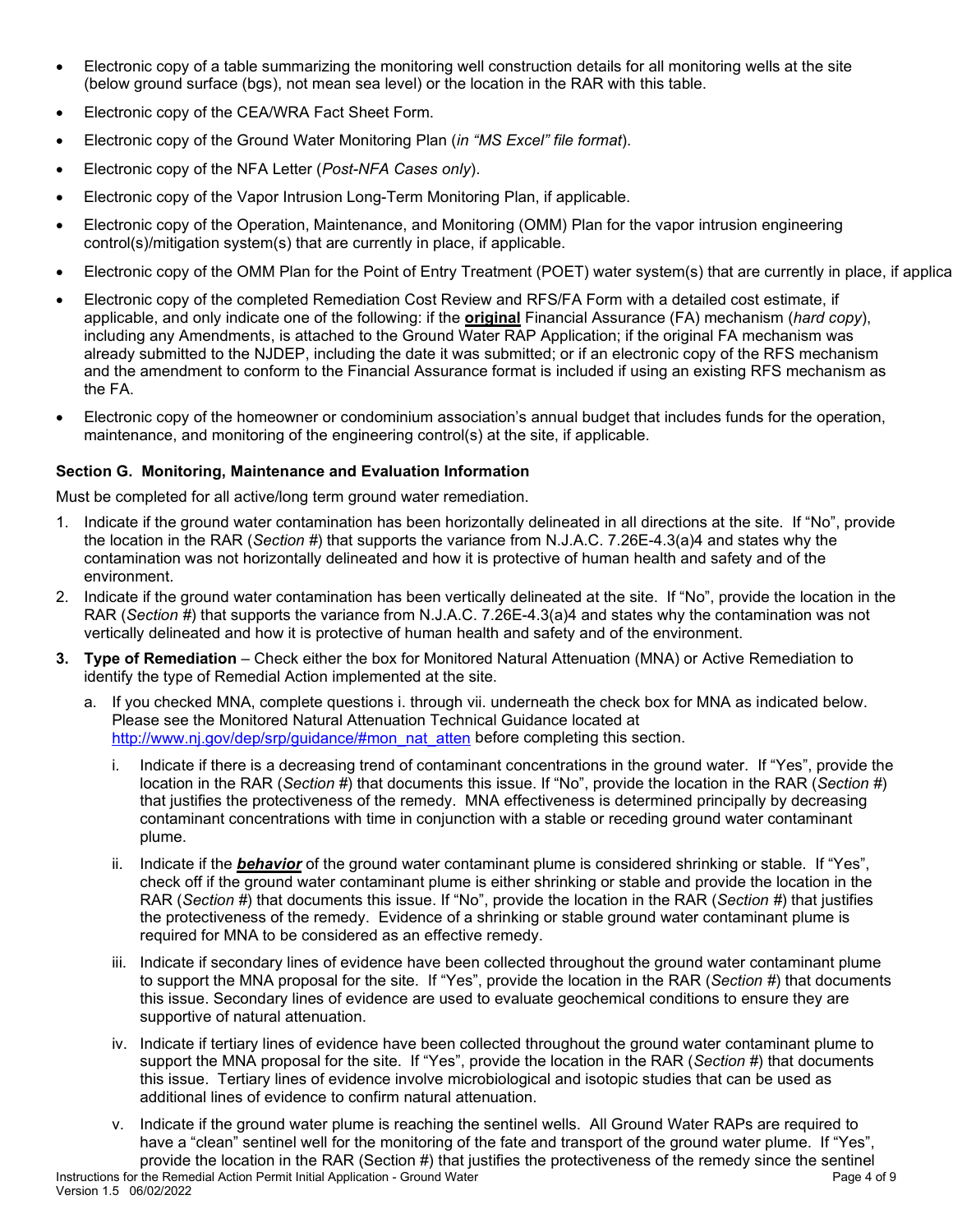well(s) should be below the GWQS. If you are using an alternate method of justifying protectiveness that is not a sentinel monitoring well, check "Yes" above and provide the location in the RAR (Section #).

- vi. Indicate if all soil contamination in the unsaturated zone has been remediated to the applicable numeric Soil Remediation Standard for all area(s) of concern associated with this CEA. If "No", provide the location in the RAR (Section #) that justifies the protectiveness of the remedy. Only answer Not Applicable (N/A) this question if soil contamination in the unsaturated zone was never present for the area(s) of concern associated with this CEA.
- vii. Indicate if all free and/or residual product in the unsaturated and saturated zones as determined pursuant to N.J.A.C. 7:26E-5.1(e) has been treated or removed for all area(s) of concern associated with this CEA. If "No", provide the location in the RAR (Section #) that justifies the protectiveness of the remedy. Only answer Not Applicable (NA) to this question if free and/or residual product in the unsaturated and saturated zones was never present for the area(s) of concern associated with this CEA.
- b. If you checked Active Remediation, indicate the type of remediation (e.g. Multiple Phase Extraction System, SVE/Air Sparging, Ozone Sparging, Pump & Treat, etc.). Also, complete questions i. through iv. underneath the check box for Active Remediation as indicated below:
	- i. Indicate if there is a decreasing trend of contaminant concentrations in the ground water. If "Yes", provide the location in the RAR (Section  $\sharp \bar{)}$  that documents this issue. If "No", indicate if the ground water plume is considered stable and provide the location in the RAR (Section #) that justifies the protectiveness of the remedy.A ground water plume is considered stable if the concentration trends remain the same over time and the sentinel well concentration remains below the GWQS. Evidence of a decreasing trend of contaminant concentrations in the ground water or a stable plume is required for Monitored Natural Attenuation to be considered as a remedy.
	- ii. Indicate if the ground water plume is reaching the sentinel wells. All Ground Water RAPs are required to have a "clean" sentinel well for the monitoring of the fate and transport of the ground water plume. If "Yes", provide the location in the RAR (*Section #*) that justifies the protectiveness of the remedy since the sentinel well(s) should be below the GWQS. If you are using an alternate method of justifying protectiveness that is not a sentinel monitoring well, check "Yes" above and provide the location in the RAR (Section #).
	- iii. Indicate if the ground water remedial action is performing as designed. If "No", provide the location in the RAR (*Section #*) that justifies the protectiveness of the remedy.
	- iv. Indicate the expected duration of the active remediation in years.
- 4. Indicate if a Technical Impracticability (TI) Determination has been submitted. If "Yes," provide the location in the RAR (Section #) that documents this issue. Include any additional monitoring requirements in the Ground Water Monitoring Plan submitted for the site in accordance with Table 1, item 6 of the Technical Impracticability Guidance for Ground Water. The guidance document can be found at [https://www.nj.gov/dep/srp/guidance/#tech\\_impractibility.](https://www.nj.gov/dep/srp/guidance/#tech_impractibility)
- 5. Indicate if any ground water contamination has migrated onto the site/property from an off-site source and that is not being included in the Ground Water RAP. If "Yes", provide the communication center number that was received when called into the Hotline and the location in the RAR (*Section #*) that documents this issue.
- 6. Indicate if any ground water contamination is being attributed to natural background conditions and that is not being included in the Ground Water RAP. If "Yes", provide the location in the RAR (*Section #*) that documents this issue.
- 7. Check the monitoring schedule that summarizes your monitoring proposal. This is not a schedule for submitting data to the NJDEP. All monitoring data shall be submitted once every two years with the *Remedial Action Protectiveness/ Biennial Certification Form – Ground Water*. Please see the following table from the Monitored Natural Attenuation Technical Guidance for the recommended monitoring well sampling frequency for a Monitored Natural Attenuation Ground Water RAP: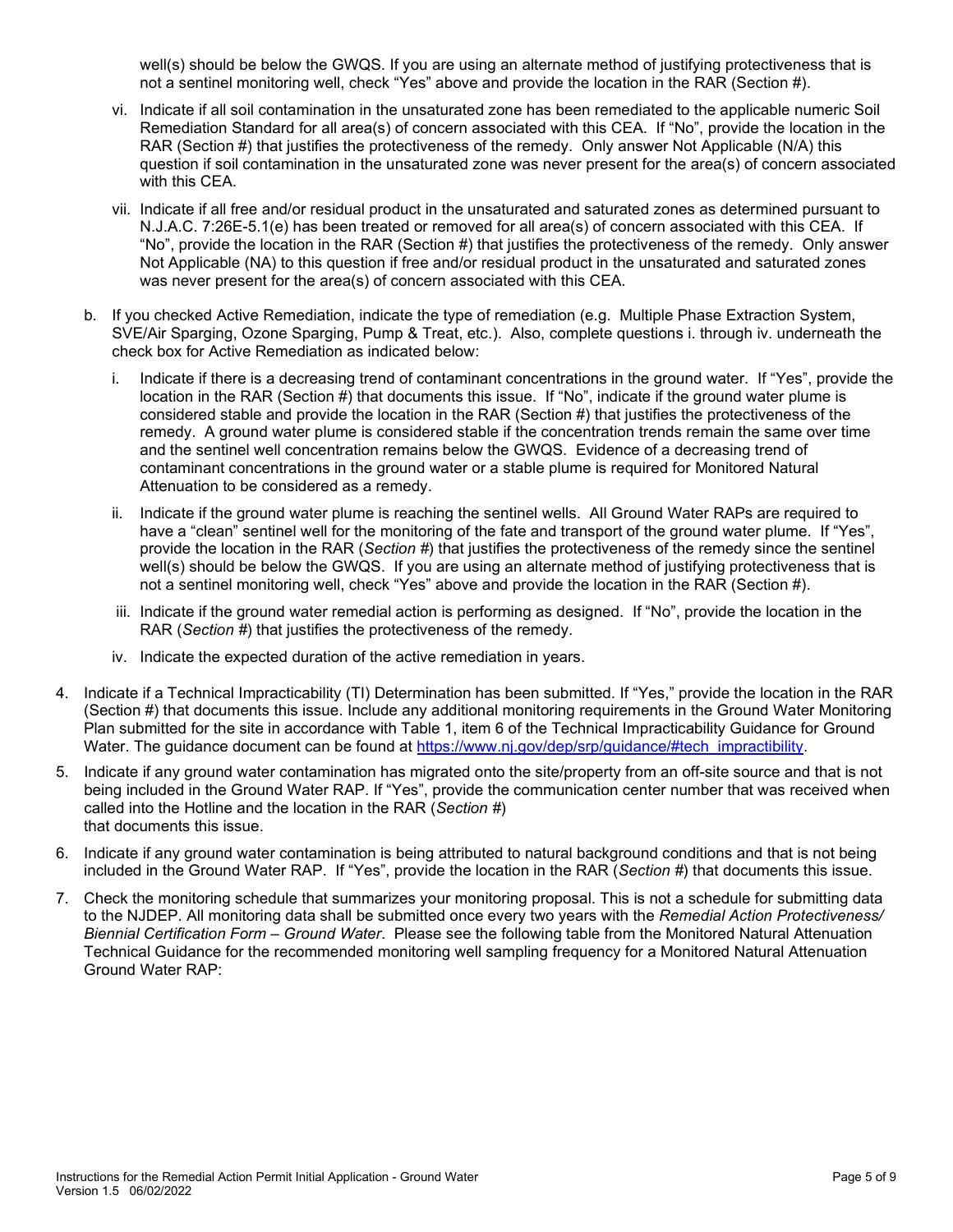## **Table 4**

# **Recommended Monitoring Well Sampling Frequency**

| <b>Situation</b> | <b>Performance Well</b><br><b>Sampling Frequency</b>                                            | <b>Sentinel Well</b><br><b>Sampling Frequency</b>                                                                | <b>Reporting</b><br><b>Schedule</b>                            |
|------------------|-------------------------------------------------------------------------------------------------|------------------------------------------------------------------------------------------------------------------|----------------------------------------------------------------|
| Permit issued    | Annual years 1-4 *                                                                              | $\frac{1}{2}$ travel time to nearest receptor<br>or annual, whichever is more<br>frequent                        | <b>With CEA Biennial</b><br>Certification                      |
| After 4 years    | Biennial years 5-8 *                                                                            | $\frac{1}{2}$ travel time to nearest receptor<br>or biennial, whichever is more<br>frequent                      | With CEA Biennial<br>Certification                             |
| After 8 years    | <b>BTEX:</b> Every 8 years for the<br>remainder of the permit.                                  | $\frac{1}{2}$ travel time to nearest receptor<br>or the same frequency as the<br>performance wells, whichever is | With next<br>scheduled CEA<br><b>Biennial</b><br>Certification |
|                  | <b>Contaminants other than BTEX</b><br>> 10X GWQS: every 4 years                                |                                                                                                                  |                                                                |
|                  | <b>Contaminants other than BTEX</b><br>< 10X GWQS: every 8 years for<br>remainder of the permit | more frequent                                                                                                    |                                                                |

**\* Progression through this sampling schedule is appropriate only if contaminant degradation is occurring as predicted during each monitoring event, and the remedy remains protective of receptors. If contaminant degradation is not occurring as predicted, the applicability of the MNA remedy must be revaluated in accordance with the MNA guidance.**

#### **Section H. Financial Assurance**

1. Indicate if the remedial action includes a ground water or vapor intrusion engineering control. **"Engineering control"**  means any physical mechanism to contain or stabilize contamination or ensure the effectiveness of a remedial action. An engineering controls may include, without limitation, dike, trench, leachate collections system, absorbent socks, long term air sparging/soil vapor extraction, vapor mitigation systems/sub-slab depressurization systems, POET water systems, and ground water containment system including, without limitation, a slurry wall, grout jet walls, sheet pilings, or an active ground water pump and treatment system.

If the proposed ground water remedial action **does not** include an engineering control, then FA is not required for the permit, skip the rest of this section and go to the next section.

2. If the proposed ground water remedial action includes an engineering control, FA **must be obtained prior to filing this application** (unless all permittees are exempt pursuant to N.J.A.C. 7:26C-7.10(c) or if existing RFS is being used as FA).

The Administrative Requirements for the Remediation of Contaminated Sites, specifically N.J.A.C. 7:26C-10(c), defines certain entities that are exempt from filing FA. Check all that qualifies you to be exempted. If you are exempt skip the rest of this section and go to the next section.

In the event that more than one permittee is required to establish FA and one or more of the permittees is exempt from this requirement, the non-exempt permittee(s) shall establish the full amount of the FA required.

Refer to N.J.A.C. 7:26C-5 for the FA requirements [http://www.nj.gov/dep/srp/regs/arrcs/index.html.](http://www.nj.gov/dep/srp/regs/arrcs/index.html)

- 3. Indicate whether the current owner of the site is either a homeowner association or a condominium association by including "X" in the appropriate box. If a homeowner association or a condominium association is identified in Section E of this Permit Application, an electronic copy of the association's annual budget that includes funds for the operation, monitoring, and maintenance of the engineering control(s) at the site should be attached as indicated in Section F above; skip the rest of this section and go to the next section. If the association identified in Section E of this RAP Application is ever unable to meet this requirement, then the person responsible for conducting the remediation is required to establish the FA for the permit if they are not exempt pursuant to N.J.A.C. 7:26C-7.10(c).
- 4. Include a cost estimate for the operation, maintenance, and monitoring of the engineering control(s) at the site. The amount of funds to operate, maintain, and monitor the engineering control(s) at the site for as long as the control(s) are needed, up to thirty (30) years (minimum of \$30,000 for a 30-year time frame) should be determined. Guidance for acceptable cost estimates can be found in the Remedial Action Permit Guidance Document at [http://www.nj.gov/dep/srp/guidance/index.html#rap\\_gw.](http://www.nj.gov/dep/srp/guidance/index.html#rap_gw)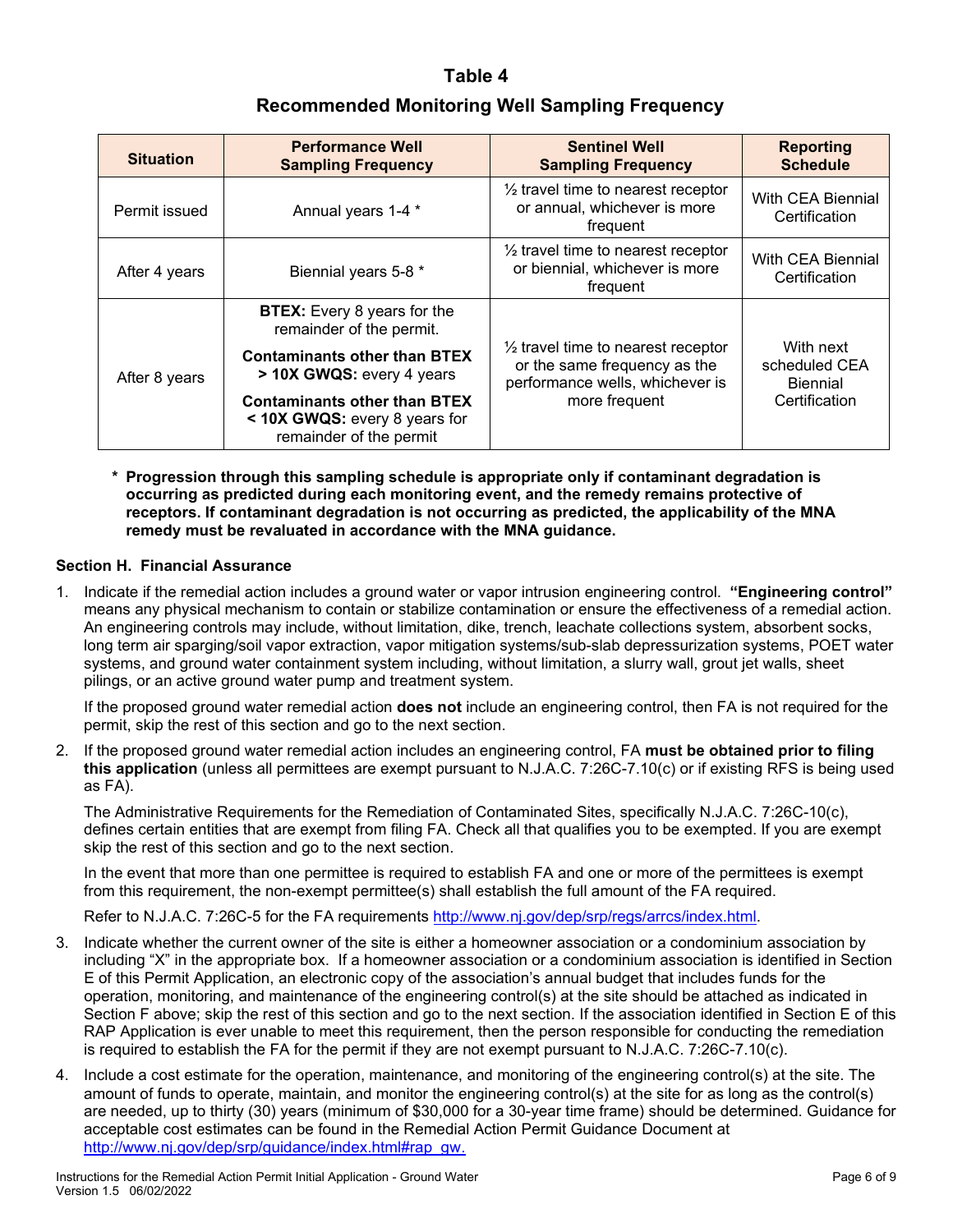- 5. Indicate if permittee(s) and/or co-permittee(s) are using an existing RFS mechanism as the FA for the site. If you are, indicate if ALL THREE of the following criteria have been met:
	- a. The amount of funds needed to operate, maintain, and monitor the engineering control(s) at the site for the duration of the CEA or for 30 years (minimum of \$30,000 for a 30-year time frame) if the duration of the CEA is indeterminant.
	- b. The amount of the funds in the RFS is equal to the amount of the funds required to be posted for RFS and FA.
	- c. The RFS is NOT in the form of a self-guarantee. If the RFS is in the form of a self-guarantee, you cannot use the existing RFS, but must obtain a separate financial mechanism for FA.

Provide the full amount of the current Remediation Funding Source.

6. Enter the full dollar amount established as the FA. The amount posted can differ from the estimated cost if net present value calculations are used. As indicated in Section F above, an electronic copy of the completed Remediation Cost Review and RFS/FA form with a detailed cost estimate should be attached. This form can be found at http://www.nj.gov/dep/srp/srra/forms. Also, please provide one of the following as indicated in Section F above: attach the **original** Financial Assurance mechanism (hard copy), including any Amendments, to the Ground Water RAP Application; the date the original Financial Assurance mechanism was submitted to the NJDEP; or an electronic copy of the existing RFS mechanism that is being used as the Financial Assurance and the amendment to conform to the Financial Assurance format.

## **Notes:**

If transitioning from RFS to FA (i.e., if closing out old RFS), then also attach a copy of the amendment to conform with the Financial Assurance model document.

If there is a change in the FA the NJDEP will not authorize the release of an existing FA instrument until a new FA instrument is established and in place.

- 7. Identify the FA Mechanism used as one or any combination of the following: a Remediation Trust Fund, an Environmental Insurance Policy, a Line of Credit, Surety Bond, or a Letter of Credit in accordance with N.J.A.C. 7:26C-5. Be advised that although self-guarantee is acceptable as RFS, it is not acceptable as a FA mechanism.
- 8. Provide the name, address, and phone number of the contact person at the financial institution for the FA.

## **Section I. Land Use** *(for overlying CEA)*

- 1. Check all that apply to indicate the current land use(s) for the site where the discharge originated.
- 2. Check all that apply to indicate the off-site land use(s) within the aerial extent of the CEA.

## **Section J. Affected Receptor Summary**

- 1. Indicate if there are any buildings with an Indeterminate Vapor Intrusion Pathway status. If "Yes", provide the location in the RAR (*Section # and Figure #*) that documents this issue. Please see the Vapor Intrusion Technical Guidance Document (http://www.nj.gov/dep/srp/guidance/index.html#vi) for the definition of an Indeterminate Vapor Intrusion Pathway status.
- 2. Indicate if there is soil gas contamination above the Soil Gas Screening Levels (SGSLs) beneath any buildings that require long-term monitoring. If "Yes", provide the location in the RAR (Section # and Figure #) that documents this issue, and attach an electronic copy of the Vapor Intrusion Long-Term Monitoring Plan and a scaled site map clearly identifying the building(s) as indicated in Section F above. Please see the following table from the Vapor Intrusion Technical Guidance for the recommended long-term vapor intrusion monitoring/sampling plan for a Ground Water RAP with soil gas contamination remaining above the SGSLs beneath a building(s):

| Table 6-2                                    |  |  |  |
|----------------------------------------------|--|--|--|
| <b>Long-Term Monitoring Sampling Designs</b> |  |  |  |

| SSSG >10X NJDEP SGSL                               | SSSG > NJDEP SGSL and <10X NJDEP SGSL    |
|----------------------------------------------------|------------------------------------------|
| First through fifth year Long-Term Monitoring:     | First year Long-Term Monitoring:         |
| 1. Annual inspection of building.                  | 1. Annual inspection of building         |
| 2. Annual sampling of IA in heating season*        | 2. Sampling of IA during heating season* |
| Sixth year Long-Term Monitoring & beyond:          | After first year Long-Term Monitoring:   |
| 1. Annual inspection of building                   | 1. Annual inspections of building        |
| 2. Sampling IA every five years in heating season* | 2. Sampling of IA every five years*      |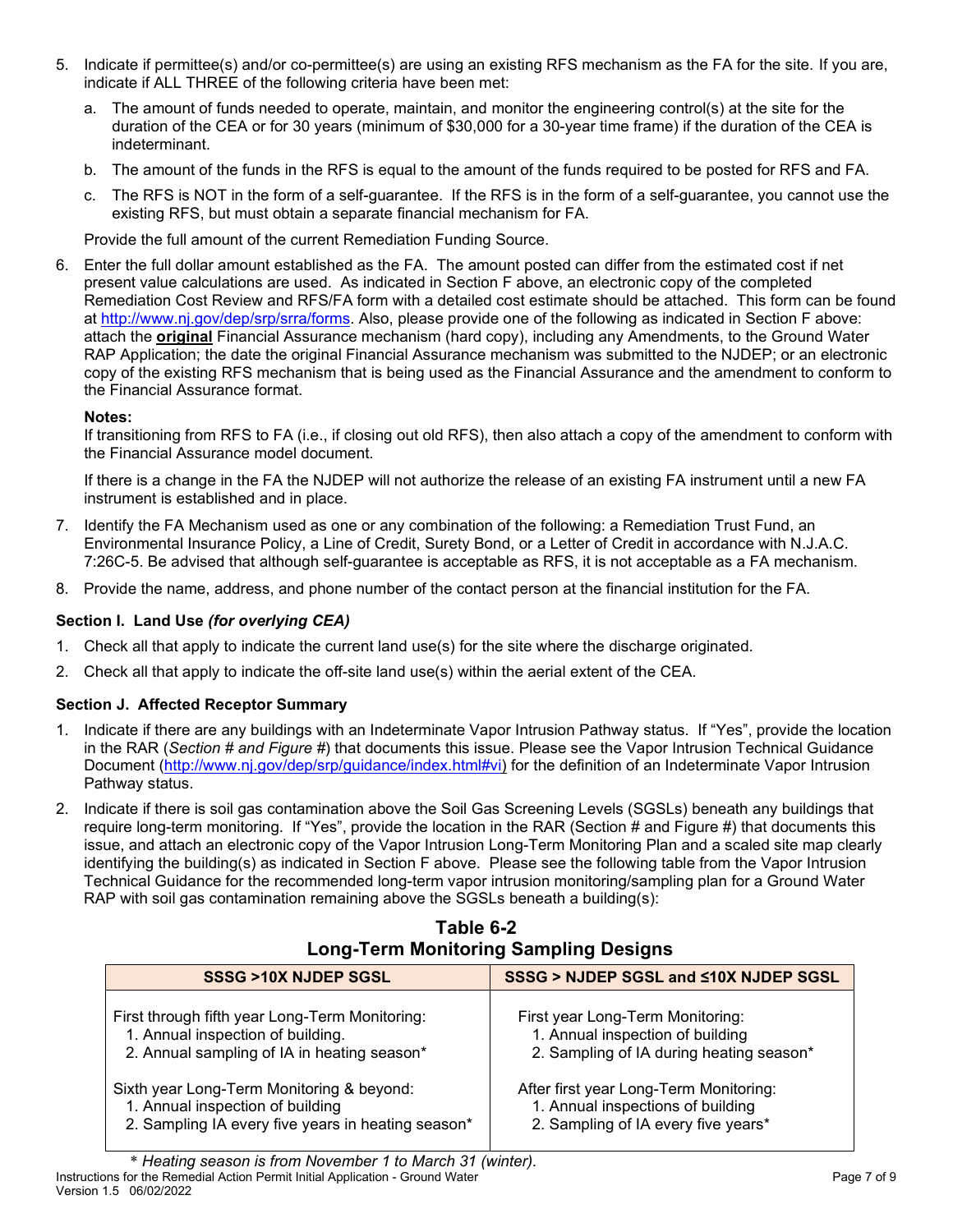3. Indicate if any vapor intrusion engineering controls/mitigation systems are currently installed at any buildings as a result of this ground water contamination.

If "Yes", indicate the type of vapor intrusion engineering control/mitigation system installed and attach an electronic copy of the OMM Plan for the vapor intrusion engineering control(s)/mitigation system(s) as indicated in Section F above. If a preventative system was put in place, check "No". The OMM Plan should identify the building(s) and/or structure(s) and vapor intrusion engineering control(s)/mitigation system(s) that are in place (e.g., active or passive), including the address and block and lot of each impacted property. Refer to *Table 6-1 Vapor Mitigation Verification and M&M Criteria* from the Vapor Intrusion Technical Guidance for the recommended long-term vapor intrusion monitoring/sampling plan for a Ground Water RAP with a vapor mitigation system(s) in place The Vapor Intrusion Technical Guidance Document is available at http://www.nj.gov/dep/srp/guidance/index.html#vi.

- 4. Indicate if any Point of Entry Treatment (POET) water systems are currently installed at any buildings as a result of this ground water contamination. If "Yes", attach an electronic copy of the OMM Plan for the POET water system(s) that are in place as indicated in Section F above. The OMM Plan should provide the address and lot and block of each property with a POET water system in place. The sampling of the POET water system(s) should be included in the Ground Water Monitoring Plan for the site.
- 5. Indicate if any potable wells that do not have a POET water system are currently being sampled regularly as a result of this ground water contamination. If "Yes", include these potable wells in the Ground Water Monitoring Plan for the site.

## **Section K. Other Information Provided**

List any other pertinent information to support the Initial Ground Water RAP Application, including any other Soil or Ground Water RAPs applied for or obtained. This section can also be used for professional judgement justification, compliance averaging, variances from rules/guidance, etc.

## **Section L. Person Responsible for Conducting the Remediation Information and Certification**

The certification in this section shall be signed and dated by the person responsible for conducting the remediation. The certification in this section shall *not* be signed by the LSRP or law firm hired to assist the owner or operator with their compliance obligations. The certification required in this section shall be executed as follows:

- 1. For a corporation or limited liability company, by a principal executive officer of at least the level of vice president; or
- 2. For a partnership or sole proprietorship, by a general partner or the proprietor, respectively; or
- 3. For a municipality, state, Federal or other public agency, by either a principal executive officer or ranking elected official; or
- 4. By a duly authorized representative of the corporation, partnership, sole proprietorship, municipality, state or Federal or other public agency, as applicable. A person is deemed to be a duly authorized representative if the person is authorized in writing by an individual described in 1, 2 or 3 above and the authorization meets the following criteria:
	- i. The authorization specifies either an individual or a position having responsibility for the overall operation of the industrial establishment or activity, such as the position of plant manager, or a superintendent or person of equivalent responsibility (a duly authorized representative may thus be either a named individual or any individual occupying a named position);
	- ii. The written authorization is submitted to the NJDEP along with the certification; and
	- iii. If an authorization is no longer accurate because a different individual or position has responsibility for the overall operation of the industrial establishment or activity, a new authorization satisfying the requirements of this section shall be submitted to the NJDEP prior to or together with any reports, information, or applications to be signed by an authorized representative.
- Provide the full legal name of the person responsible for conducting the remediation;
- Provide the full name of the representative of the person responsible for conducting the remediation, pursuant to N.J.A.C. 7:26C-1. Enter "Same" if the representative is the same person as the person responsible for conducting the remediation;
- Provide the title of the representative of the person responsible for conducting the remediation;
- Provide the telephone number, extension number, and fax number of the representative of the person responsible for conducting the remediation;
- Provide the mailing address, including the city/town, state, and zip code of the representative of the person responsible for conducting the remediation;
- Instructions for the Remedial Action Permit Initial Application Ground Water Page 8 of 9 and 2001 and 2008 of 9 Version 1.5 06/02/2022 • Provide the email address of the representative of the person responsible for conducting the remediation;